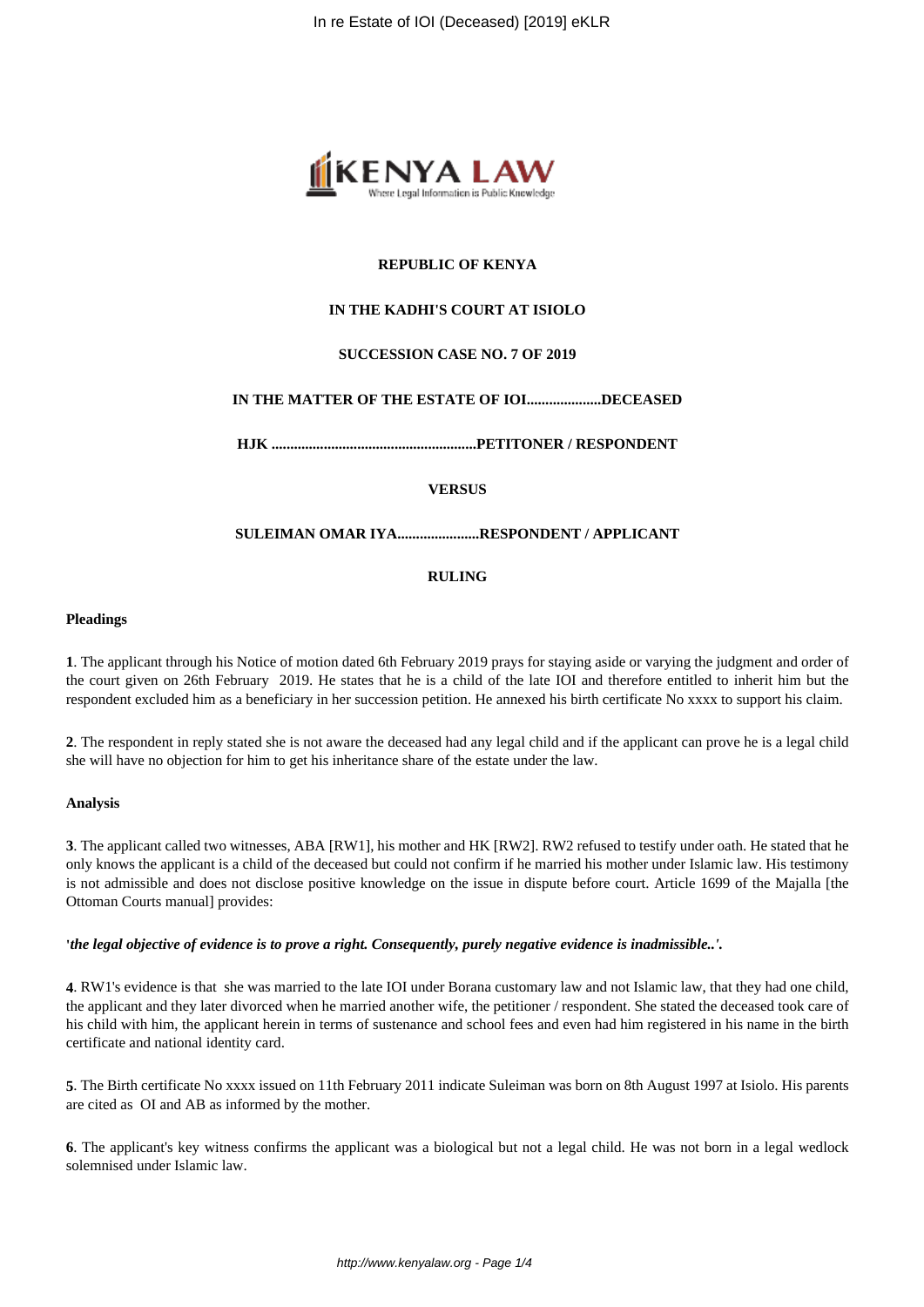**7**. Right to inheritance is predicated on four conditions: death of the propositus, existence of legal heirs, existence of estate and establishment of nexus between the deceased and the beneficiaries. The nexus forms a key legal basis to entitlement of inheritance. Ibn Al Juzzy in his Al Qawanyn al Fiqhia, at 569 lists these relationships as: blood ties, marriage or loyalty and *baitul mal* (treasury). Only legal marriage confers right to inheritance. Khan, in Islamic Law of Inheritance, at pp 51 states:

**'The blood relationship or** *nasab***, which grounds a right of inheritance must be a legal relationship, and since there is no legal tie of nasab between a putative father and his illegitimate child or between their respective 'legal' relatives, the root cause simply does not exist. Just as partners in an invalid marriage are not husband and wife, so a person and his illegitimate off springs are not 'father' and 'child' for the purpose of inheritance'** 

**8**. In **Chelanga Vs Juma, Etyang, J, KLR [2002]**the High Court held:

**'An illegitimate child does not inherit the estate of his father but is permitted to inherit from his mother'.**

*9. In* **re estate of CCBH (deceased) (2018) eKLR, Succession Case No. 46 of 2004, CKC & CC v ANC, M. Thande, J,** *cited with approval The principles of Mohammedan law, Dr, (Mrs.) Nishi Patel, 1995, CTS Publication, Cap XIII at pp 251, states:* 

*'The law of parentage which includes paternity and maternity is the result of the institution of marriage. Mohammedan marriage is a contract which confers the status of husband and wife on the parties and of legitimacy to the children..''*

**10**. A legal marriage under Islamic law must fulfil five requirements: Husband, wife, waliyy [legal guardian], offer and acceptance and dowry. Ref: Ibn Juzzy, Al-Qawanin al Fiqhiyah (2010), 329, Ministry of endowments and Islamic Affairs Kuwait .

**11**. I find and hold that the respondent / applicant is not a legal heir of the late Isaya Omar Iya.

**12**. The concept of illegitimacy should not be construed as discriminatory. It does not offend the Constitution of Kenya (2010). It is only aimed at protection of the family unit under Islamic law. Indeed there are provisions under Islamic law to take care of welfare of such children. In **re estate of CCBH (deceased) (2018) eKLR, Succession Case No. 46 of 2004, CKC & CC v ANC, M. Thande, J,** held:

**'the court appreciates the zealous submissions on behalf of the applicants. Indeed referring to any child as illegitimate in this day and age appears to be outrageous. However as long as the estate herein belongs to a deceased Muslim and as long as article 24(4) remains in our constitution and further as long as section 2(3) remains in the law of succession Act, the courts hands are tied.'** 

**13**. The court went on further to state:

**'Given the foregoing provision and the provision of article 24(4) of the constitution, I do find that the exclusion of the applicants from inheriting S's share of the estate of the deceased is not inconsistent with the provisions of the constitution. Indeed to find in favour of the applicants would be to challenge article 24(4) of the injunction in article 2(3) thereof...'**

**14**. The deceased should have provided for him through a will. Muslims are allowed to bequeath up to a third of their estates to non heirs. Musyoka in his, Law of Succession, at pp 291 - 292, states:

**''will making is allowed and even encouraged under Islamic law. However, the testamentary capacity of a Muslim is subjected to two limitations namely he can only bequeath one-third of his property by will and even then, he cannot give any part of the one-third to the heirs as stated in the estate of late Suleiman Kusundwa [1995] EA 247 (Sir Ralph Windham J) NB, Keatinge V Mohamed bin Seif Salim & others [1929 - 30) 12 KLR 74 (Thomas J) and in the estate of Faiz Khan, deceased [1929 - 30] 12 KLR 74 (Thomas J).**

**15**. Compulsory will would take care of poor and needy relatives of the deceased who could but did not provide for them through a bequeath or will. Scholars have differed whether the authorities could make a compulsory will where a person who ought to have but did not make a will. The prevailing opinion of jamhur scholars is that it is not permissible to make a compulsory will stating that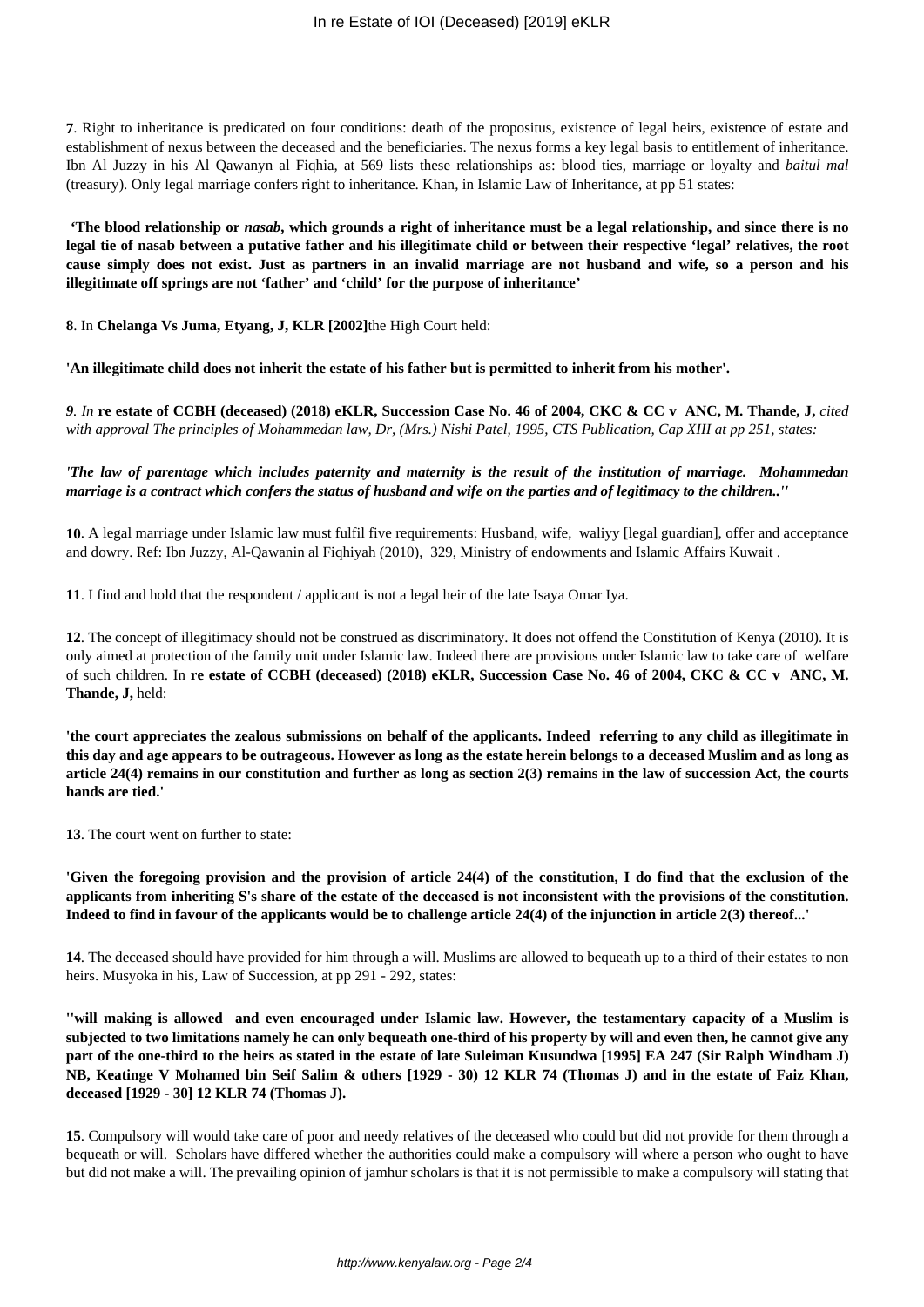the verses (Q:2:280 and 4:7) alluding to other relatives to get inheritance shares were repealed by the verses on inheritance (Q:4:11, 12 & 176). However other scholars contend it is permissible. These include: Daud, Masruq, Tawus, Iyas, Qatada, Ibn Jubair, Ibn Hazm and Tabary. They rely on Qur'an:2:280 and 4:7.

**'Prescribed for you, when death approaches [any] of you if he leaves wealth [is that he should make] a bequest for the parents and near relatives according to what is acceptable - a duty upon the righteous'. Q:2:280** 

**'For men is a share of what the parents and close relatives leave, and for women is a share of what the parents and close relatives leave, be it little or much - an obligatory share'. Q:4:7** 

**16**. They contend the verses were are valid and not repealed. Ibn Hazm stated:

**'It is obligatory for every Muslim to make a bequeath to take care of his close relatives who are not entitled to inherit because of difference in faith, rules exclusion or simply they are not entitled to inherit him / her. He should provide for him through bequeath whatever he wishes, there is no limit to that. If he does not, the executor or heirs must provide for those relatives [from the estate].** 

**17**. The prevailing opinion by *Jamhur* may be tampered by the opinion of minority scholars when the need arises. The court has discretion to apply the concept of compulsory will on a case to case basis according to the merit of the case to take care of the vulnerable relatives of the deceased not covered by bequeath or intestate succession.

**18**. Islam directs heirs and executors to consider the poor relatives during distribution of estates. Qur'an : 4: 8 provide:

## **'and when [other] relatives and orphans and the needy are present at [the time of] division, then provide for them [something] out of the estate and speak to them words of appropriate kindness'.**

**19**. The applicant is not entitled to an inheritance share of the estate having been born out of legal wedlock. However he is a biological child of the deceased who used to care for him and is poor and needy. The heirs should give something in kindness. If they do not, the court, in my view, has discretion to apply, which I hereby do, the concept of compulsory will, in favour of the applicant to the extent of 20% of the deceased's proceeds in the bank and death gratuity with his employer.

Orders accordingly.

#### **Dated, signed and delivered at ISIOLO on 29th March 2019.**

## **HON. ABDULHALIM H. ATHMAN**

**PRINCIPAL KADHI**

## **ISIOLO LAW COURTS**

In the presence of

Mr. Guyo Adan, Court assistant

Respondent / applicant

Petitioner / respondent

# Creative<br>COMMONS While the design, structure and metadata of the Case Search database are licensed by <u>Kenya Law</u> under a <u>Creative Commons</u>